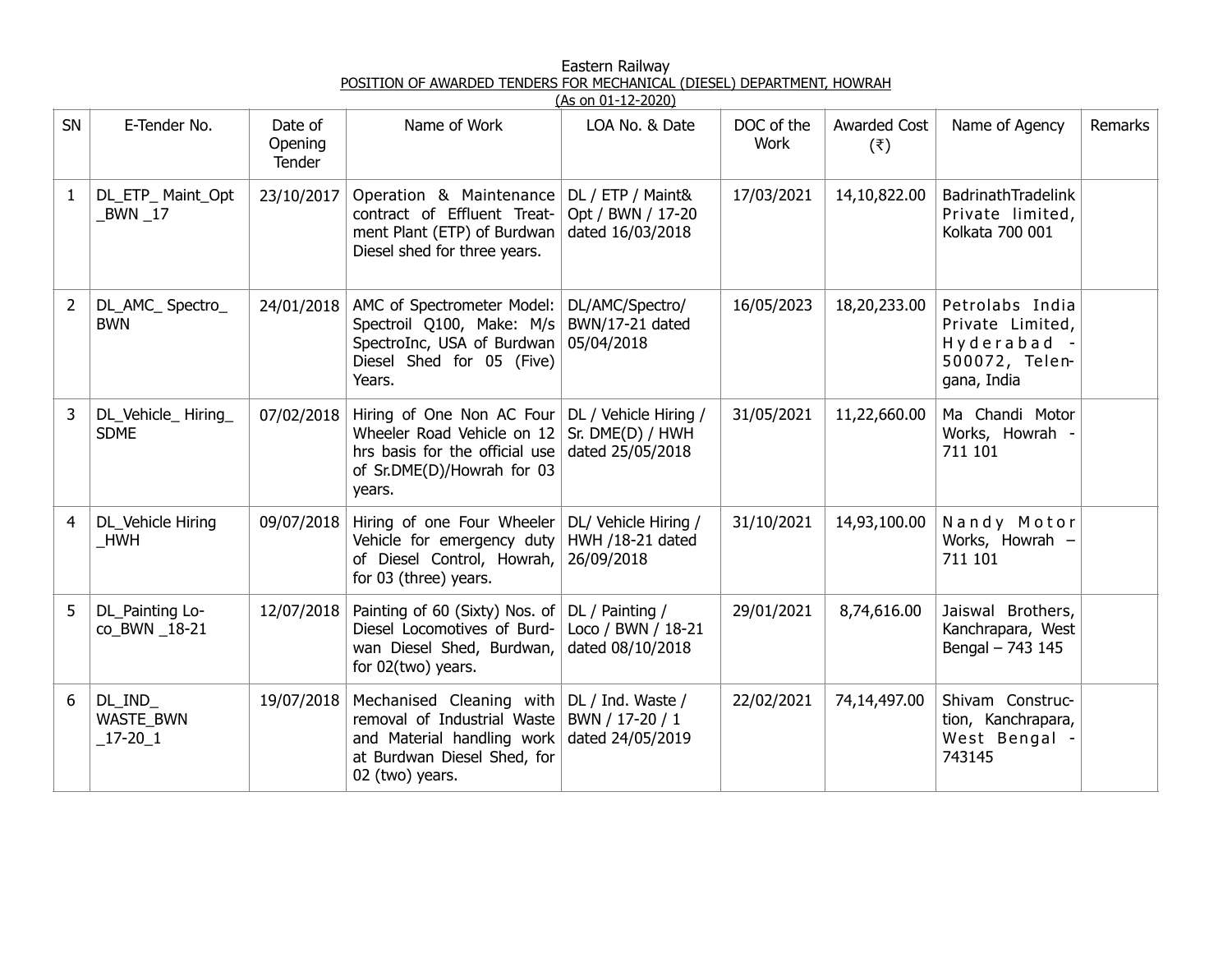| Eastern Railway                                                        |  |
|------------------------------------------------------------------------|--|
| POSITION OF AWARDED TENDERS FOR MECHANICAL (DIESEL) DEPARTMENT, HOWRAH |  |
| (10, 00, 01, 10, 200)                                                  |  |

|    |                                        |            |                                                                                                                                                                                                                                                                                 | <u>(As on 01-12-2020)</u>                                                                 |            |              |                                                            |  |
|----|----------------------------------------|------------|---------------------------------------------------------------------------------------------------------------------------------------------------------------------------------------------------------------------------------------------------------------------------------|-------------------------------------------------------------------------------------------|------------|--------------|------------------------------------------------------------|--|
| 7  | DL_Transport_H-<br><b>WH BWN 18-20</b> | 06/08/2018 | Transportation of Railway<br>materials by Lorry / Trailer /<br>Truck of Capacity 06MT,<br>09MT, 15MT or of<br>required capacity including<br>loading and unloading of<br>materials for Howrah & Bur-<br>dwan Diesel Sheds,<br>for 02 (two) years.                               | DL / Transport /<br>HWH / BWN / 18-20<br>dated 30/01/2019                                 | 21/02/2021 | 47,54,390.00 | Jaiswal Brothers,<br>Kanchrapara, West<br>Bengal - 743 145 |  |
| 8  | DL_AMC_Wheel<br>Lathe _BWN_21          | 11/02/2019 | Comprehensive Annual Main-<br>tenance Contract of Auto-<br>matic CNC Underfloor Wheel<br>Lathe (BG) of Burdwan<br>Diesel Shed, for consecutive<br>03(three) years.                                                                                                              | DL / AMC / Wheel<br>Lathe / BWN / 21<br>dated 29/08/2019                                  | 31/12/2022 | 80,71,200.00 | Jyoti Enterprises,<br>Doranda, Ranchi,<br>Jharkhand        |  |
| 9  | DL_IMS_BWN_54                          | 19/09/2019 | Implementation of Integrat-<br>ed Management System<br>(IMS) i.e. Consultancy,<br>Counseling, Auditing, & Cer-<br>tification of Integrated Man-<br>agement System (IMS-ISO<br>9001:2015, ISO 14001:2015<br>& OHSAS 18001:2007 in<br>Burdwan Diesel Shed.                        | HOWRAH DIVISION-<br>MECHANICAL /<br>DL_IMS_BWN_54 /<br>00969920015691<br>dated 14/02/2020 | 25/02/2023 | 1,27,971.00  | Quality System<br>Services, Ranchi,<br>Jharkhand           |  |
| 10 | DL_IMS_HWH_59                          | 30/10/2019 | Implementation of Integrated<br>Management System (IMS) i.e.<br>Consultancy, Counseling, Audit-<br>ing, & Certification of Integrated<br>Management System (IMS-ISO:<br>9001, ISO:14001 & ISO:45001<br>of latest version) in Howrah<br>Diesel Shed, Eastern Railway,<br>Howrah. | HOWRAH DIVISION-<br>MECHANICAL /<br>DL_IMS_HWH_59/<br>00969920017466<br>dated 17/03/2020  | 16/03/2023 | 91,368.75    | Quality System<br>Services, Ranchi,<br><b>Jharkhand</b>    |  |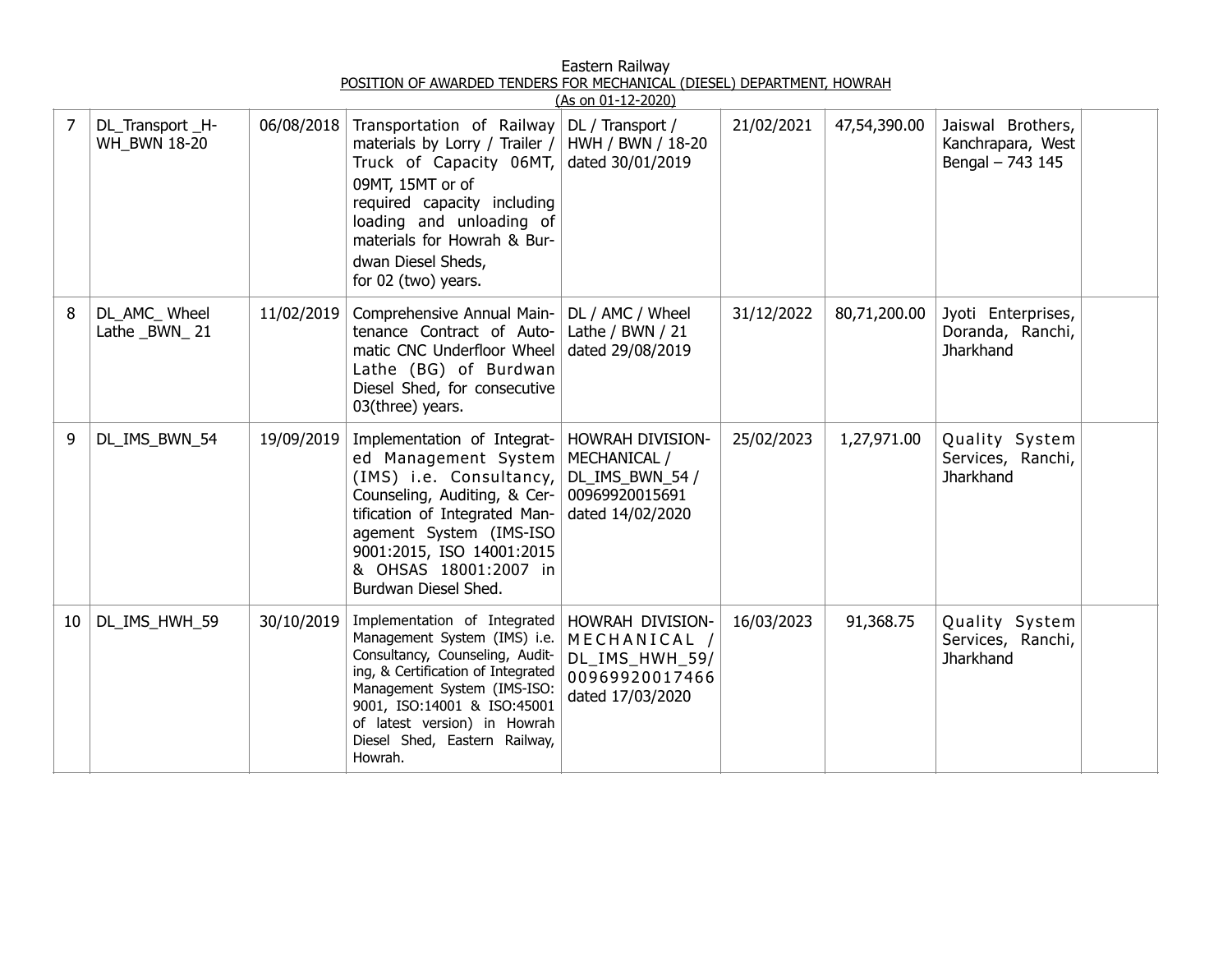|                 |                                |            |                                                                                                                                                                                       | (As on 01-12-2020)                                                                                                |            |              |                                                                  |  |
|-----------------|--------------------------------|------------|---------------------------------------------------------------------------------------------------------------------------------------------------------------------------------------|-------------------------------------------------------------------------------------------------------------------|------------|--------------|------------------------------------------------------------------|--|
| 11              | DL_Loco_Wash-<br>ing_HWH_56_RT | 24/02/2020 | Mechanised Washing /Clean-<br>ing of Diesel Locomotives of<br>Howrah Diesel Shed, Eastern<br>Railway, Howrah, for 02<br>(Two) years.                                                  | HOWRAH DIVISION-<br>MECHANICAL /<br>DL_Loco_Wash-<br>ing_HWH_56_RT /<br>01256450020651<br>dated 19/06/2020        | 18/06/2022 | 13,79,578.45 | UdhasNath Baba<br>Services Private<br>Limited-Palwal             |  |
| 12 <sup>2</sup> | DL_Air_Dry-<br>er_SIL_HWH_57   | 27/02/2020 | Overhauling of Stone India<br>Limited (SIL) make Air Dryer<br>fitted in Diesel Locomotives<br>of Howrah Diesel Shed,<br>Eastern Railway, Howrah.<br>[Qty. 14 Nos. (M24 & M48<br>Sch)] | HOWRAH DIVISION-<br>MECHANICAL /<br>DL_Air_Dry-<br>er_SIL_HWH_57 /<br>01355610020253<br>dated 11/06/2020          | 10/02/2021 | 6,58,247.00  | Rasika<br>$I_{n-}$<br>ternational-New<br>Delhi                   |  |
| 13              | DL_Air_Dryer_Tri-<br>dent_65   | 01/04/2020 | Overhauling of M/s. Trident<br>make / Brand Air Dryer fitted<br>in Diesel Locomotives of<br>Howrah Diesel Shed, Eastern<br>Railway, Howrah. (Qty.17<br>Nos.)                          | <b>HOWRAH DIVISION-</b><br>MECHANICAL /<br>DL_Air_Dryer_Tri-<br>dent_65 $/$<br>01355610023447<br>dated 06/08/2020 | 05/04/2021 | 9,60,724.28  | Rasika<br>$In-$<br>ternational-New<br>Delhi                      |  |
| 14              | DL_DM_Plant_H-<br><b>WH_74</b> | 10/08/2020 | Maintenance & Operation of<br>DM Water Plant of Howrah<br>Diesel Shed, Eastern Railway,<br>Howrah, for 03 years.                                                                      | HOWRAH DIVISION-<br>MECHANICAL /<br>DL_DM_Plant_H-<br>WH_74 /<br>00886440025746 dat-<br>ed 16/09/2020             | 25/09/2023 | 34,85,450.93 | Max Ion Engineering<br>Services - Kanpur                         |  |
| 15              | DL_DM_Plant_B-<br><b>WN_75</b> | 10/08/2020 | Operation of DM Water Plant<br>of Burdwan Diesel Shed,<br>Eastern Railway, Burdwan,<br>for 03 (three) years.                                                                          | <b>HOWRAH DIVISION</b><br>- MECHANICAL /<br>DL_DM_Plant_B-<br>WN_75 /<br>10175810026292 dat-<br>ed 28/09/2020     | 08/11/2023 | 11,73,975.14 | <b>JIA HR SOLUTIONS</b><br>PRIVATE LIMITED-<br><b>WEST DELHI</b> |  |

Eastern Railway POSITION OF AWARDED TENDERS FOR MECHANICAL (DIESEL) DEPARTMENT, HOWRAH